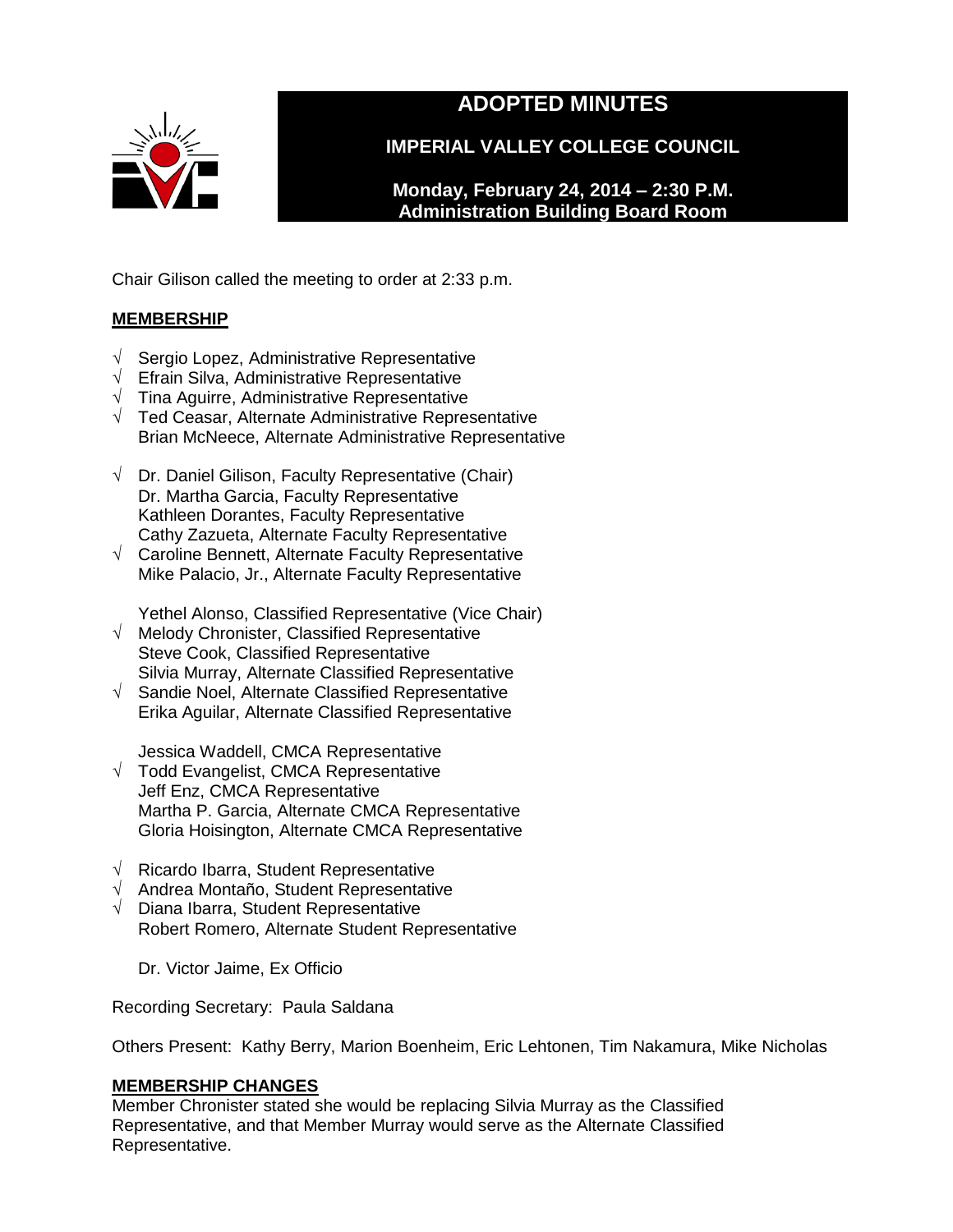Student Representative Ricardo Ibarra stated Andrea Montaño would serve as the new Student Representative, and that Robert Romero would be replacing Jonathan Carrillo as the Alternate Student Representative.

# **PUBLIC COMMENT**

Member Caroline Bennett solicited donations to help pay for Math Lab tutors. She stated statistics show that over 90% of incoming freshman test at the Math 91 or below level; thus, the need for additional tutors. She stated a fund has been set up through the Foundation Office and donations can be made either online through the IVC Foundation website, or by filling out a form and submitting it to the Foundation Office or emailing it to her at caroline.bennett@imperial.edu.

# **APPROVAL OF MINUTES DATED FEBRUARY 3, 2014**

M/S/C Chronister/Lopez to approve the minutes dated February 3, 2014.

### **Motion carried.**

### **APPROVAL OF MINUTES DATED FEBRUARY 10, 2014**

M/S/C Chronister/Lopez to approve the minutes dated February 10, 2014.

### **Motion carried.**

# **AREA REPORTS/UPDATES**

**College Council Report – Daniel Gilison**

Chair Gilison stated he had nothing new to report.

#### **Measure J and L Report – John Lau**

VP Lau was not present at the meeting; no report was provided.

# **Program Review Update – Ted Ceasar**

Dean Ceasar reported as follows:

- Program Reviews were due on Friday, February 21<sup>st</sup>.
- Program Review training is continuing for the service area programs.

#### **Budget Update/Financial – John Lau**

VP Lau was not present at the meeting; no report was provided.

#### **ASG President Update – Ricardo Ibarra**

ASG Representative Ricardo Ibarra reported as follows:

- Sweetheart Event was held on Friday, February  $21^{st}$ ; Alberto Izarraraz and Cassandra Lopez were chosen the 2014 Sweethearts.
- ASG would be participating in the Health Fair which will be held on Tuesday, February  $25^{\text{th}}$ .
- Black History Month event will take place on February 26<sup>th</sup> and February 27<sup>th</sup>.
- Results from survey regarding mascot change would be available on Wednesday, February 26<sup>th</sup>.
- ASG continuing to work on radio program.

Dean Lopez thanked Kevin White for his participation in the upcoming Black History month celebration.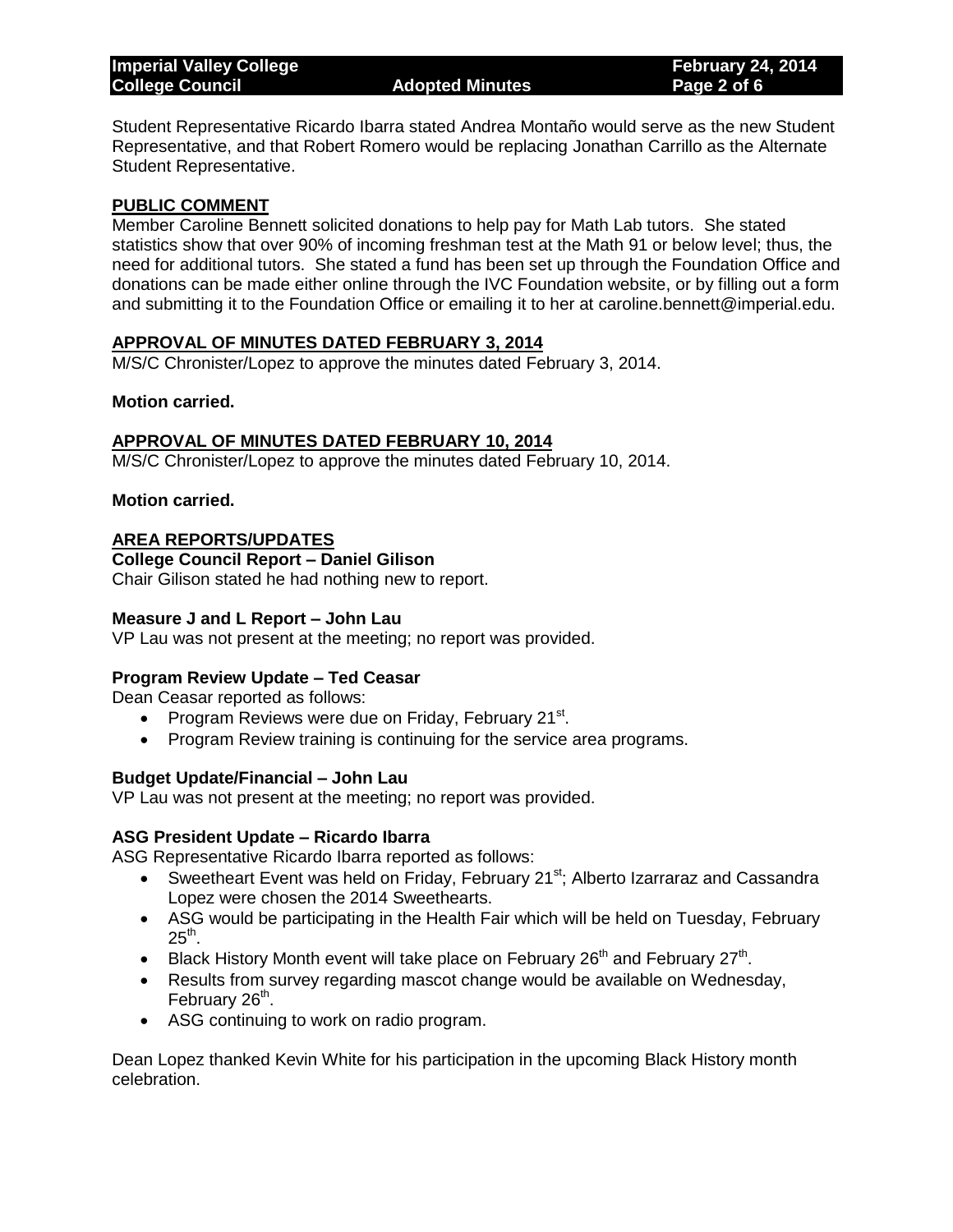### **President's Update – Victor Jaime**

President Jaime was not present at the meeting, but provided the following written report:

- **Foundation Meeting (2/18/14)**
	- o The Foundation has been working on increasing the number of Board members. The Goal is to have approximately 21 members with staggering 3 year terms. Several new members have come on Board recently and Todd Evangelist could provide you with their names.
	- o The Broadway musical "The Marvelous Wonderettes" performed from Thursday, February 13<sup>th</sup> though Saturday, February 15<sup>th</sup>. I attended the performance on February  $15<sup>th</sup>$  to a very large audience. This venue brought in approximately \$5600 for IVUP Scholarships.
- **New CTE Buildings:**
	- $\circ$  I had the opportunity to tour the "nearly completed" Career Technical Buildings last week. These buildings are "state of the art" and will serve the Career Technical students for many years to come.
	- $\circ$  The "Ribbon Cutting Ceremony" is scheduled to take place on May 1<sup>st</sup> followed by group tours. The building should be complete at that time and ready to occupy by summer.
- **Retirement Celebration and Year of Service:**
	- $\circ$  The Retirement and Years of Service Celebration will take place on the same date as the CTE ribbon cutting ceremony at noon on May 1<sup>st</sup>.
- **Board Meeting (2/19/14):**
	- o The Board of Trustees certified the Report to ACCJC which is due on March 15, 2014. In addition, later on this College Council agenda, Vice-President Kathy Berry will be providing you a presentation on the "Special Report" from ACCJC which the college must respond to by April 15, 2014.
	- $\circ$  Also discussed at the Board meeting was the topics for the Special Board Retreat scheduled for March 15, 2014. The tentative topics are:
		- ACCJC Special Report
		- **FCMAT Update and Discussion**
		- Results from the Visioning process
	- $\circ$  Another highlight of the Board meeting was the approval from the Board of Trustees to consider a VESIP (Voluntary Employee Separation Incentive Program) for this year.

VP Berry clarified that classes would not be held in the new Career Technical Buildings until fall 2014.

# **SUB-COMMITTEE REPORTS**

### **Competitive Athletics Committee – Jim Mecate**

Eric Lehtonen reported as follows:

- The committee has finalized its meeting schedule for the remainder of the academic year. The committee will meet on the following dates:
	- o March 12, 2014
	- o April 9, 2014
	- o May 13, 2014
- He announced the community members as Betsy Enders and Jeff Sturdevant. He thanked Todd Evangelist for referring the two community members.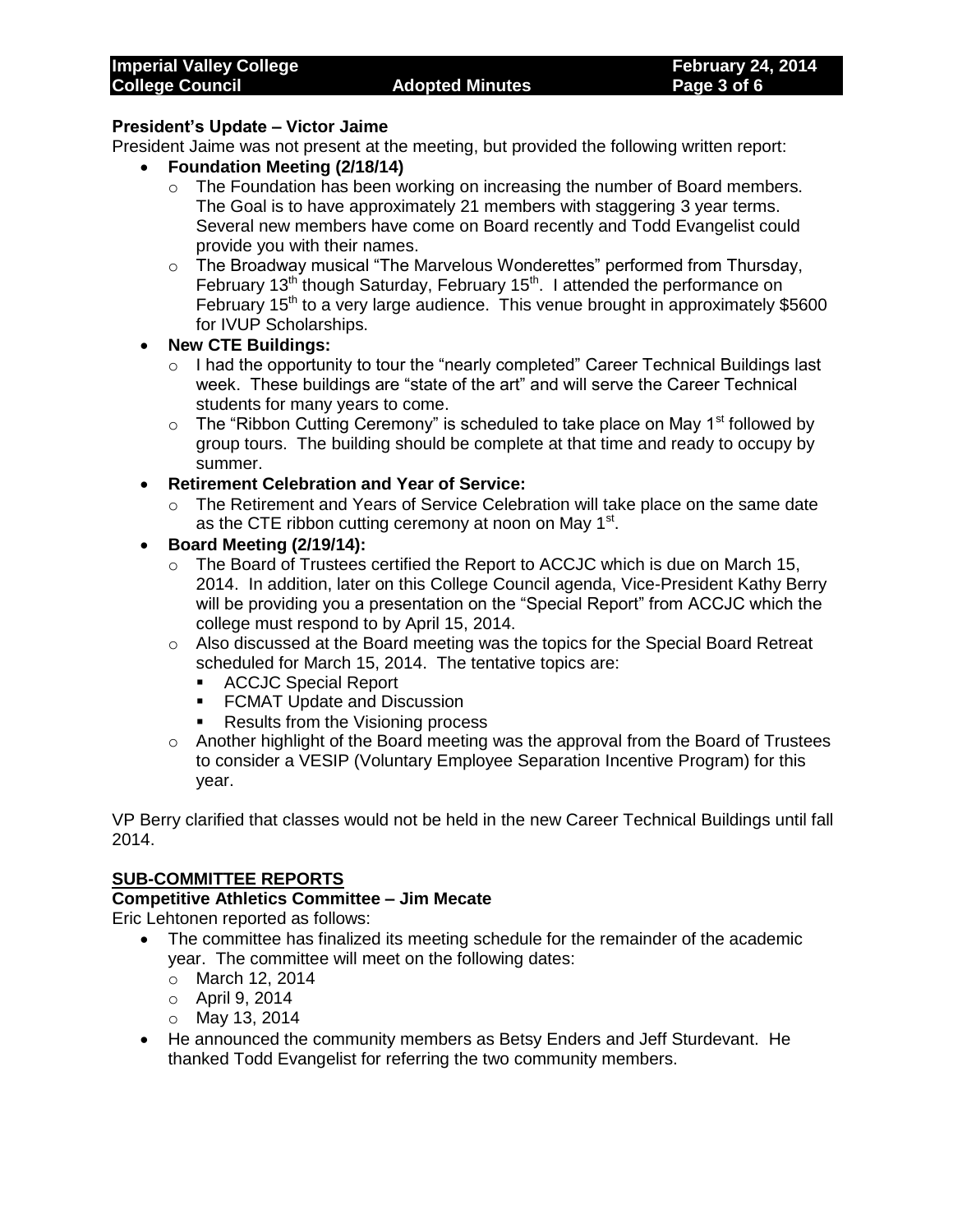### **Environmental Health & Safety Committee – Tim Nakamura**

Director Nakamura reported as follows:

• The committee did not make quorum on February  $13<sup>th</sup>$  due to scheduling conflicts with some of the faculty members. He stated the committee would be changing its meeting date in order to avoid the conflicts with those faculty assigned to the committee.

#### **Facilities and Environmental Improvement Committee – Jeff Enz**

Chair Jeff Enz was not present at the meeting; no report was provided.

#### **Public Relations & Marketing Committee – Mike Nicholas**

Mike Nicholas reported as follows:

- The committee met on February 19<sup>th</sup> and approved the Public Relations and Marketing Plan for 2014-2017. The plan would be presented to the College Council for approval on March 10<sup>th</sup>.
- The committee is currently working on the following projects:
	- o Promotion of the 2014 Mid-winter Fair.
	- o Review of the social media guideline policy, which would be presented to the College Council.
	- o Review of the Community Visioning outcomes.
	- o Promotion of the 2014 summer session and fall semester.

### **Student Affairs Committee – Sergio Lopez**

Member Lopez reported the committee has been hearing disciplinary hearings.

### **Campus Hour and Professional Development Committee – Tina Aguirre**

Member Aguirre reported as follows:

- The committee has started to work on a Professional Development Plan and hopes to complete the plan before the end of the semester.
- Members are exploring options for calendaring campus hour and professional development activities and the best method for tracking hours of attendance.
- The next meeting is scheduled for March  $20<sup>th</sup>$ .

# **OTHER COMMITTEE REPORTS**

### **Academic Senate – Daniel Gilison**

Chair Gilison reported as follows:

 At its last meeting, the Senate had no action; discussion continued regarding the possible change to a plus/minus grading system. He stated this would be an action item at the next Academic Senate meeting. He stated this item would also be discussed at the College Council as it affects many areas on campus.

#### **Budget and Fiscal Planning Committee – Martha Garcia**

Member Garcia was not present at the meeting; no report was provided.

#### **Technology Planning Committee – Jeff Enz**

Chair Jeff Enz was not present at the meeting; no report was provided.

#### **Accreditation/CART Committee – Kathy Berry**

VP Berry reported as follows:

- The Special Report requested by the ACCJC is due on April  $15<sup>th</sup>$ .
- She presented a PowerPoint to the Board of Trustees on Wednesday, February 19<sup>th</sup>, and to the CART Committee on Friday, February 21<sup>st</sup>, highlighting the ACCJ's request for the Special Report.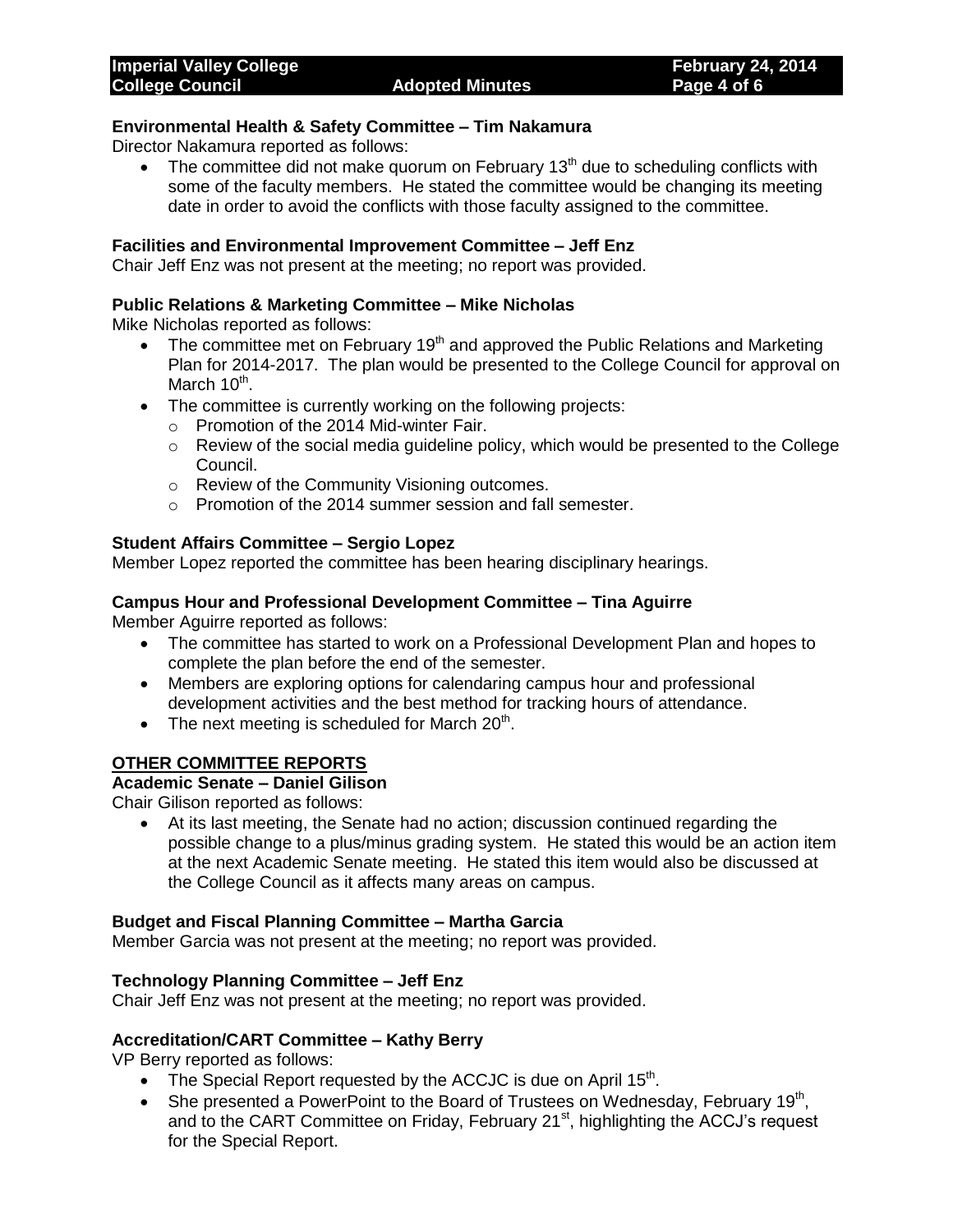- She stated the college is in the process of gathering information for its response to the Special Report.
- A draft Special Report would be presented to the College Council as it is being developed.
- She emphasized the seriousness of the matter and stated the Special Report could impact the accreditation status of IVC.

# **Staffing Committee – Marion Boenheim**

Consultant Boenheim reported as follows:

The committee will be meeting on March  $3<sup>rd</sup>$  to discuss several items and issues, including review of the EEO plan and the academic hiring procedures which have not been updated since 1999.

### **START Committee – Martha Garcia**

Member Garcia was not present at the meeting; no report was provided.

# **DISCUSSION AND INFORMATION ITEMS**

### **1. Subcommittee Update – Daniel Gilison**

Chair Gilison presented the following information:

- The subcommittees are making an effort to make quorum and meet on a regular basis.
- Some of the subcommittee websites are still an issue. He emphasized the websites must be updated prior to the ACCJC on-site visit.

### **2. Board Policies for Chapter 4 – Daniel Gilison**

Chair Gilison presented the Board Policies for Chapter 4.

VP Berry stated Chapter 4 relates to Academic Affairs and Student Services. She stated the policies originate from a template provided by the Community College League of California.

Chair Gilison stated the policies are presented to the College Council and the Academic Senate for review and comment. Any proposed changes would be submitted to President Jaime for recommendation and approval by the Board of Trustees in March.

# **ACTION ITEMS**

# **1. Creation of ad-hoc committee to change College Council bylaws – Daniel Gilison**

M/S/C Chronister/Lopez to approve the creation of ad-hoc committee to change College Council bylaws.

Discussion:

Chair Gilison stated the purpose of the ad-hoc committee would be to review the bylaws and make appropriate changes as the new College Council structure would be in effect at the start of the next academic year. He stated the ad-hoc committee would consist of four members, including the chair and vice chair, and would meet twice.

#### **Motion carried.**

Chair Gilison restated that he and Vice Chair Alonso would serve on the ad-hoc committee and asked for two other volunteers. Member Chronister and Student Representative Diana Ibarra volunteered. Chair Gilson stated he would send an email to the volunteers with details regarding the meeting dates and times.